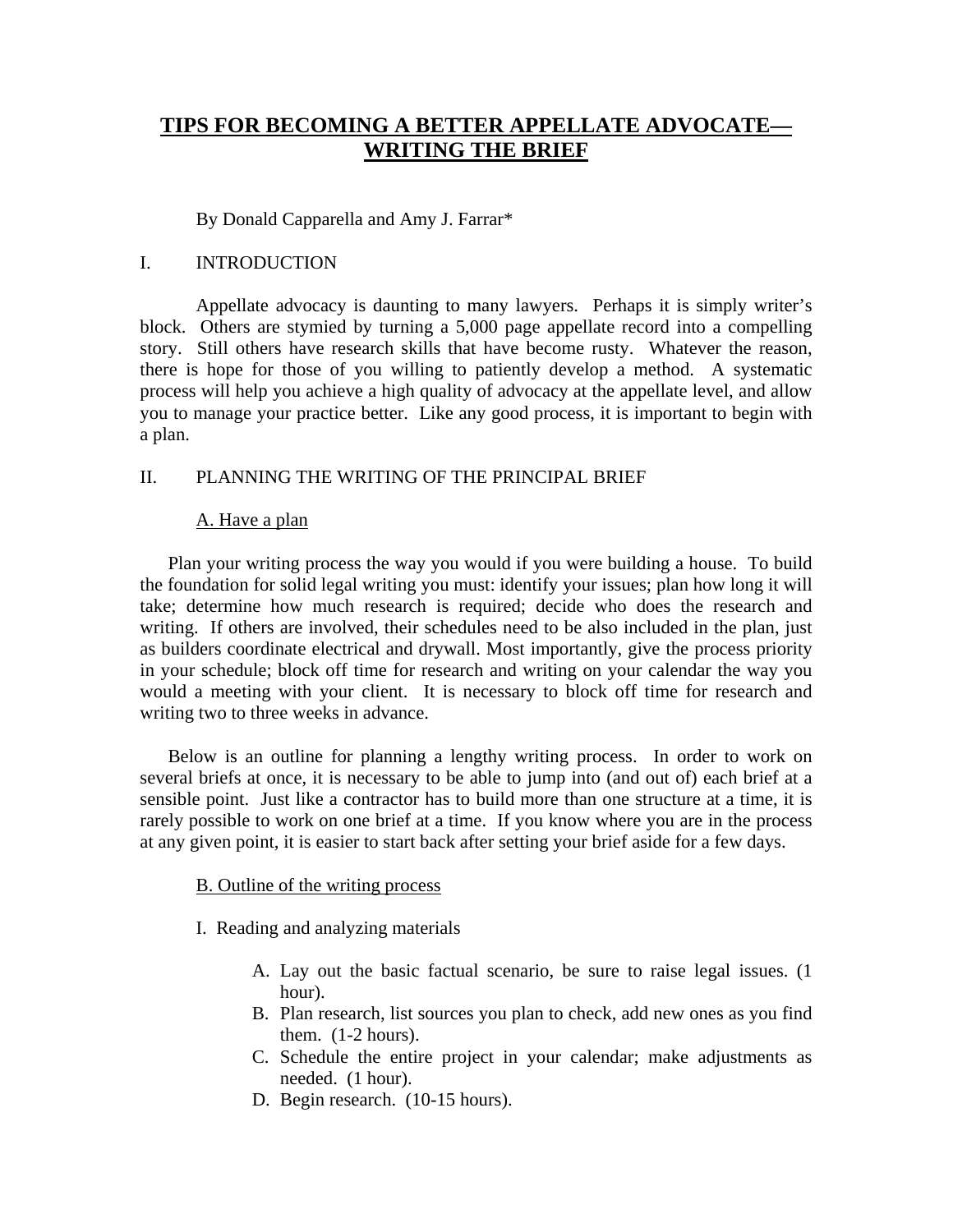- 1. Start accumulating rules of law that apply to your fact situation.
- 2. Do case briefs, or make notes on each case, statute or other authority, and categorize them as to the issue or issues they relate to. Use these tools to organize your research.
- 4. Make sure you know these six things about each of the relevant authorities you find:
	- a. Citation;
	- b. The governing rule or rules;
	- c. Examples of facts that have satisfied the rule's requirements;
	- d. Examples of facts that have not satisfied the rule's requirements;
	- e. Policies or principles served by the rule;
	- f. Competing analyses or counter-arguments.
- 5. Update your research by using a citator (Shepards or Keycite) to find similar authority. (5-8 hours).
- 6. Make notes about your thoughts and don't edit or discard things at this point, stay wide open; decisions about what to abandon will be made later.
- II. Creating an annotated outline (5-8 hours)
	- A. Begin organizing your research under topics, this is the start of the outline of your brief.
	- B. Find holes in the rules you need, continue research.
	- C. You may want to begin drafting small portions of your brief by setting forth rules of law that you are sure you will apply, or writing other historical sections that you know you will use.
	- E. Continue research, and revise your research plan based upon what you find.
	- F. Finish research, and finish updating research.
	- G. Finish your outline so your brief is organized.
	- H. Note, very often your outline and the structure of your analysis will be controlled by the shape of the rule you find. (e.g., a multi-factor test without one controlling factor will be structured very differently than a test that requires all factors to be met.)
	- I. Eventually, you begin to understand the analysis and can place each case within the outline. Make sure you are inserting the case into your outline with the point you are going to be making with that case. You want to choose the best cases that you have, so you will be winnowing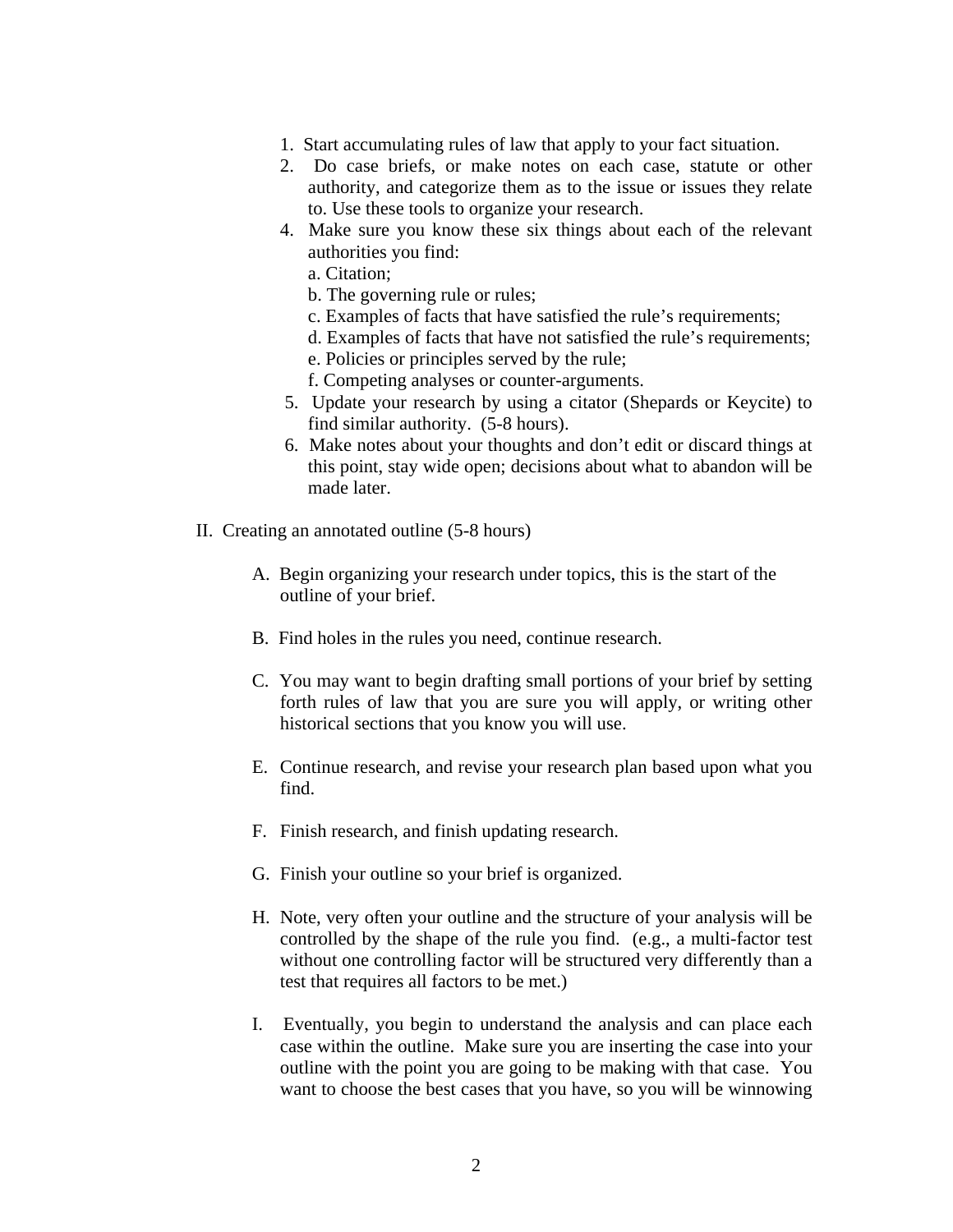down some here. (e.g., One case may really state the rule really well, but not have good facts. Another case has good facts, but does not state the rule well. Discuss the rule-based case first.)

- J. A detailed outline allows you to start writing at any point. One can only write a section at a time anyway, and I find that transitioning to writing from an outline is very easy. Completing the outline is the most difficult part of writing; like all the prep work that must be done prior to painting a wall. If you do not do the prep work, you will most assuredly have a lousy paint job.
- III. Writing a working draft of your paper (5-7 hours)
	- A. Writing begins the process of putting flesh on the outline's bones; it also tests your analysis. As you begin writing, be prepared to have your analysis fall apart. If you find yourself not buying your own argument, time to rethink and regroup.
	- B. Begin writing your brief at the place of least resistance, or the place you understand well. Don't forget the standards of review in appellate briefs; these are key to framing the substantive issues.
	- C. Revisit your outline when you find that an argument is not sound, and reorganize your paper. Writing has a strong recursive quality to it.
	- D. Continue writing and revising. Draft sections in any order that works for you; some write the hardest section first, some the easiest first.
	- E. Finish your working draft.
	- F. Don't worry about citing anything correctly at this stage.
- IV. Rewriting and Editing
	- A. Read your brief all the way through to ensure that the analysis flows and makes sense, adding and subtracting as you go. Once everything is on the correct order, begin the editing and polishing process.
	- B. Put a citation after every statement of law or reference to a case or other authority. Make sure there is a record citation beside every factual or procedural reference, including in the argument section. Factual statements reiterated in the argument section must also have record citations.
	- C. Leave at least a full day for putting your brief aside; then pick it up with fresh eyes.
- V. Converting your Brief into a Document Designed for a Reader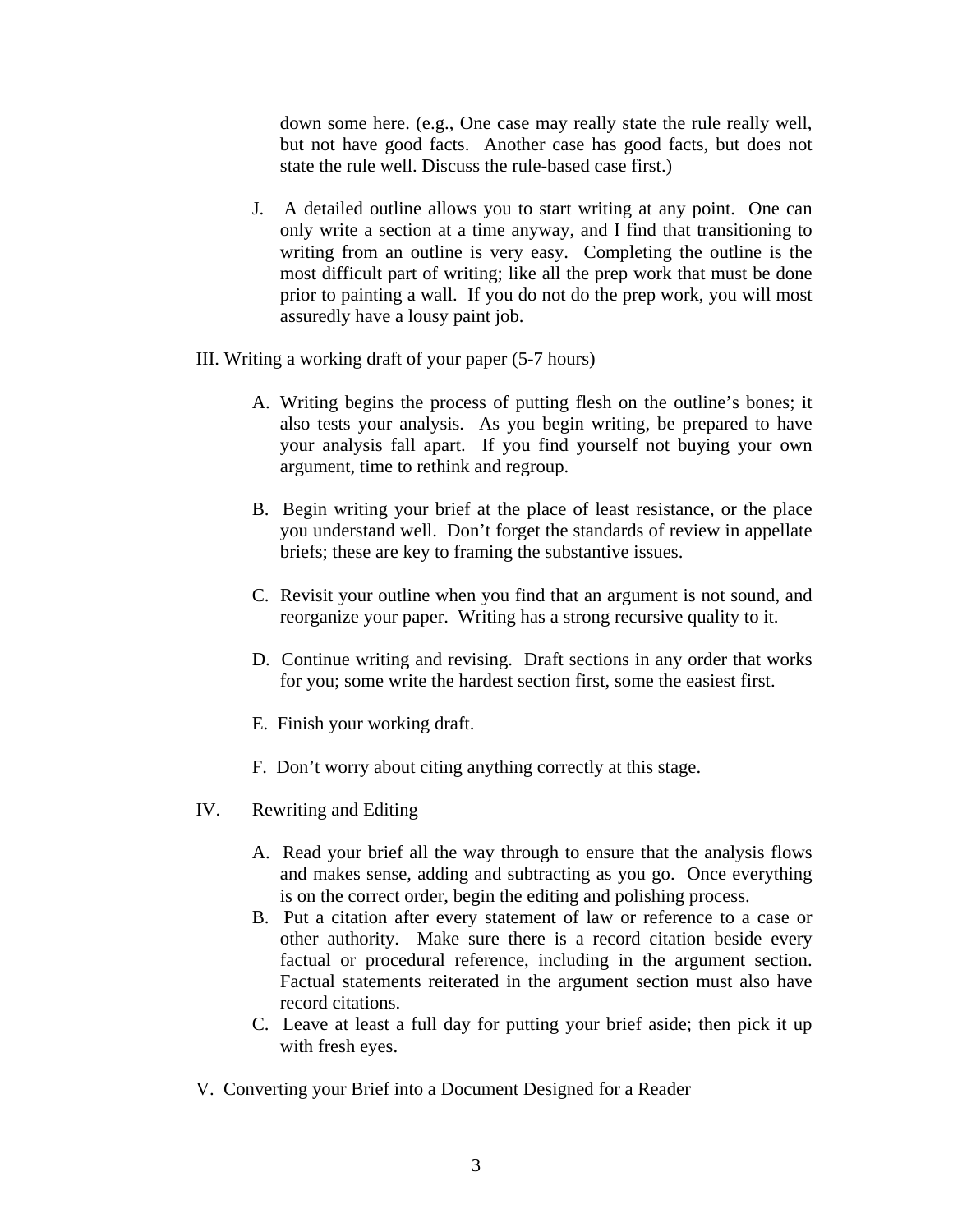- A. Shape the paper; make sure you have good transitions and check your word choices.
- B. Read portions of your brief out loud. Be prepared to go back to an earlier stage in the process on portions of your paper.
- C. Write the introduction second to last, and the conclusion last. Trust me, this works.
- D. If you have not yet done so, and you should have already done so, Keycite all cases for proper citation information, and precedential value. Never cite a case or other authority that you have not read in full, and Keycited or Shepardized.
- VI. Editing for Style and Technical Correctness
	- A. Develop a checklist from the rules of appellate procedure and have your secretary or paralegal check for each part. For example, someone needs to make sure the brief cover includes "ORAL ARGUMENT REQUESTED" or you will have waived oral argument. Do not trust yourself to do this; you will be tired and sick of your brief by this time.
	- B. Proofread your brief; this is not the same as editing, you are looking for small errors. Spell check and search for common errors that spell check will not catch. (e.g., trail court). If possible, find an editor, preferably someone who knows nothing about the case, to read your brief and make comments.
	- C. Keep a list of transitional phrases and words that you do or do not want to use. You may find that the list on page 68 of BRYAN A. GARNER, LEGAL WRITING IN PLAIN ENGLISH: A TEXT WITH EXERCISES (2001) provides a helpful beginning to the creation of your own list.
	- D. The best way to bring your writing alive and keep your reader interested is to use the active voice. Watch for "be" verbs followed by a past participle (usually words ending in –*ed*). Instead of writing in this way, arrange your sentences with the actor first, followed by the action and then the recipient of the action. Remember: "if you're active, you do things; if you're passive, things are done to you."
	- E. Consider your audience. If you know the judge or court you're appealing to, keep in mind your past experiences with the judge or court. If not, find someone you trust who does know the judge or court and use their experience to your advantage.

## III. COMMENTS ON THE STATEMENT OF FACTS

#### A. Tell a story.

First and foremost, a brief must tell a compelling story, one that cries out for relief for your client. Judges are people; they want to feel like they are doing the right thing. You can help them rule in your favor if you tell a compelling story about your client, using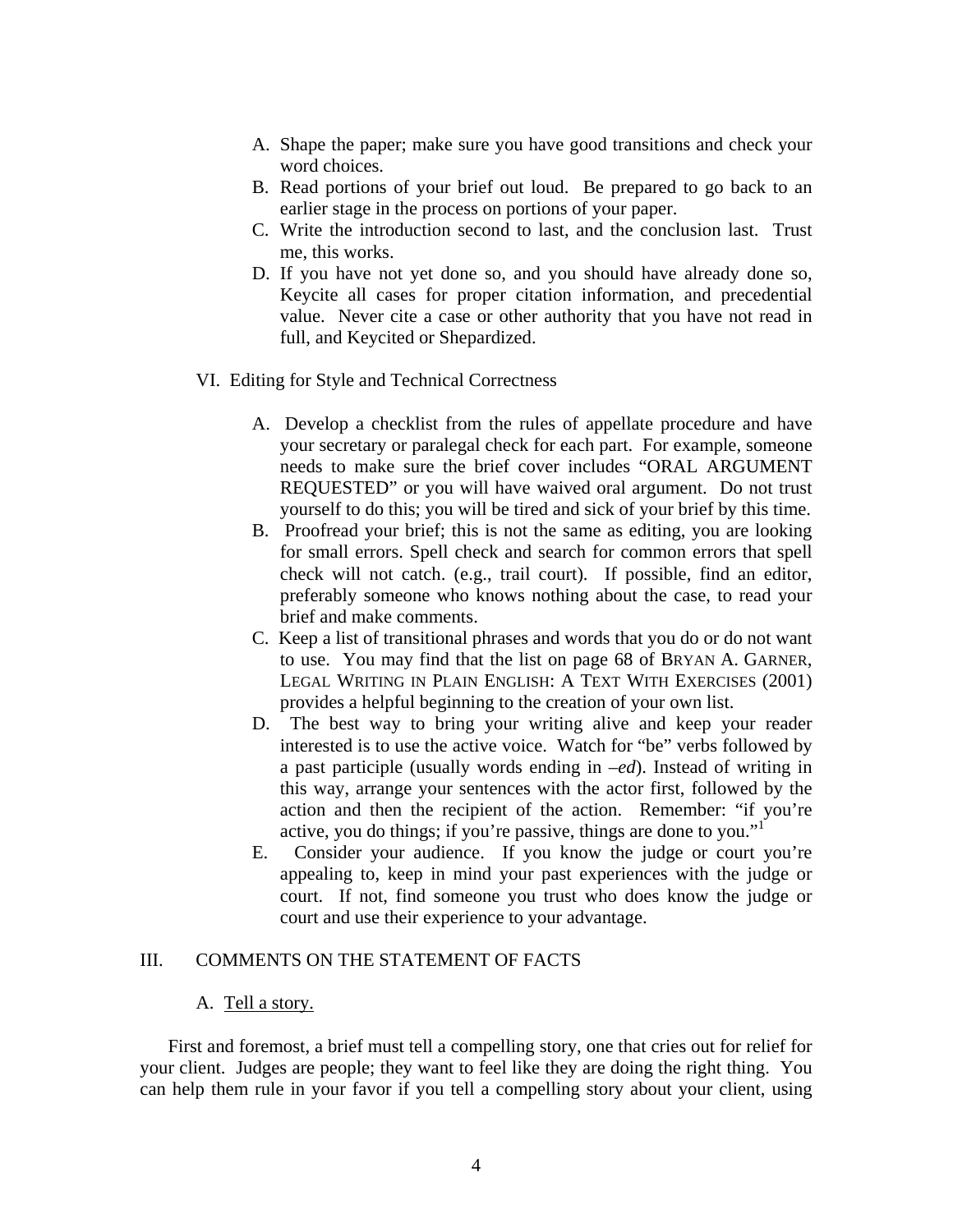classic archetypes. Cast the characters of your lawsuit into the traditional roles in a story: victim, hero, etc. Convince the judge that the world is a better and fairer place if your client wins.

The record is your only source for this story in an appellate brief. I suggest the following method for converting a complex appellate record into such a story. First, read the record through once very slowly and carefully, indexing all the key facts by the page number of the technical record or transcript or exhibit or other piece of evidence where it exists. I type very quickly, so I read and type at the same time. As thoughts or possible issues occur to you, type them in for future reference. Once you have indexed the record, you can then write the story of the case from the index, quoting from the most critical portions.

In almost all cases, I tell a story chronologically, as if the reader is living it, with very few digressions. I also recommend subheadings that tell a story themselves, almost as if they were headlines for a series of newspaper articles. The goal is to capture the reader's attention, and keep them turning the page. By writing from the index, all of the citations to the pages in the record are easily available to you, and you only have to read the entire record one time.

#### IV. COMMENTS ON THE STATEMENT OF THE CASE

 I use the same method for the statement of the case as I use for the statement of the facts. I simply tell the story of the case as it proceeded in court. In both the statement of the facts and statement of the case, I try to only tell the critical parts of the story that are necessary for the judge to apply the applicable legal rules and make a decision. However, I will add other facts or procedural events that are particularly interesting, or that provide necessary context.

#### V. COMMENTS ON RESEARCH

 Now that we are in the computer research era (yes, I am old enough to remember what books were like), there are so many different ways to research. That topic is outside the scope of this paper, with a few exceptions:

- A. Don't overlook the efficiencies and advantages of secondary sources. Find law review and bar journal articles for a particular subject matter; and don't be afraid to use treatises, ALR articles and other resources for basic legal principles.
- B. Another helpful tip is to determine which judges in the relevant jurisdiction are known for writing thoughtful, detailed opinions and include his/her name in the search query. Certain judges, if they have written about an issue, will do a lot of research for you.
- C. Use proper citation form. Find and use someone who is good at citation work if you are not.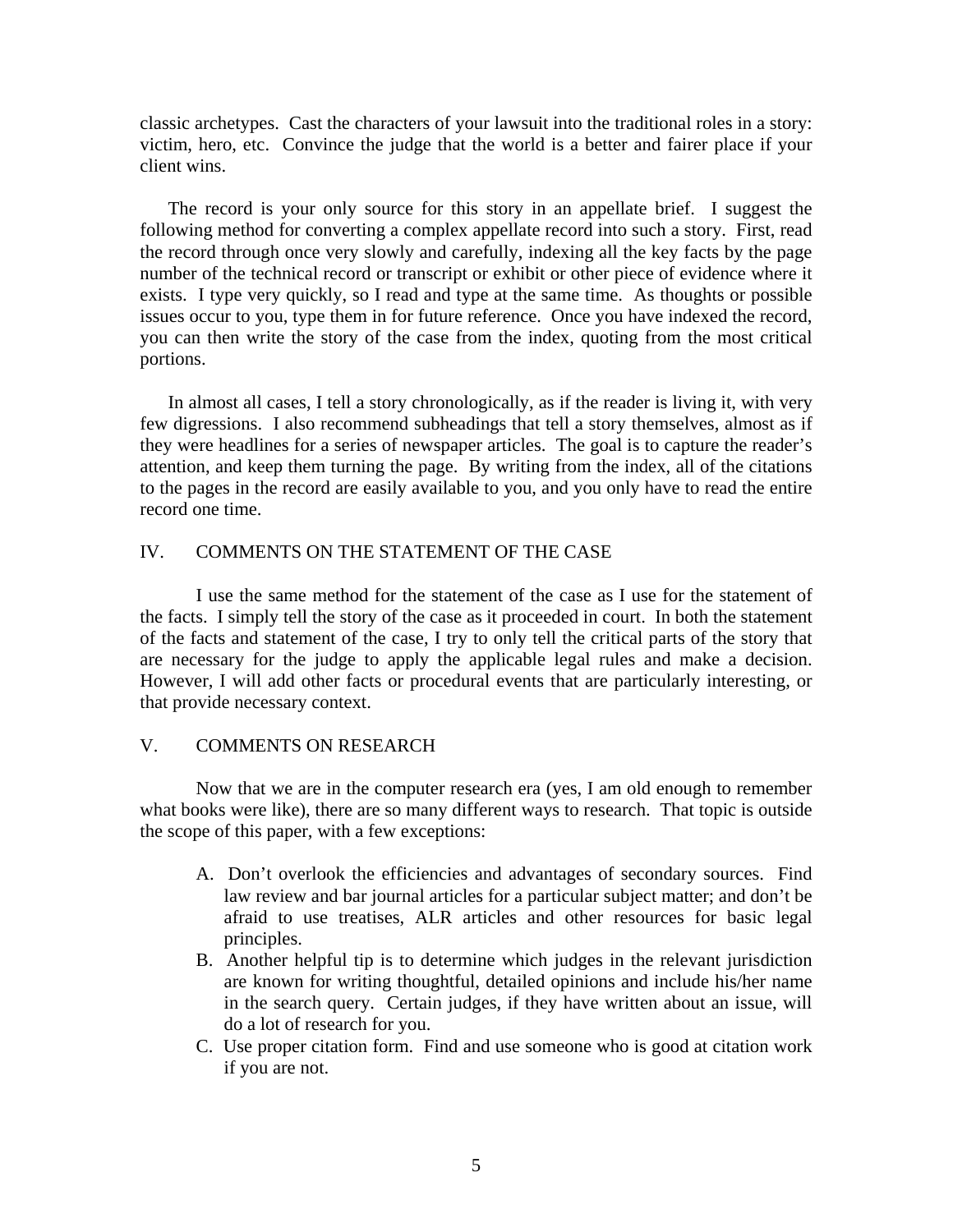D. Read the rules of Appellate Procedure, the Courts of Appeals and Supreme Court, as they apply to briefs, and follow them. For example, did you know there are special rules for divorce cases?<sup>2</sup>

# VI. FINAL THOUGHTS ON THE WRITING PROCESS

- A. Know yourself. Understand your own strengths and weaknesses, and capitalize on them. We each have a process that works best for us, e.g., starting with the hardest part of a brief or issue first and knowing that the rest will follow, or vice versa. Notice what works for you; change the game to motivate yourself. Don't feel like you have to write a brief from beginning to end. If all else fails, begin by drafting the style or certificate of service to get started.
- B. Talk out loud. If you really are having a tough time knowing where to start, discuss your case with someone who knows nothing about it. Notice where you start and what you emphasize; let that inform your writing.